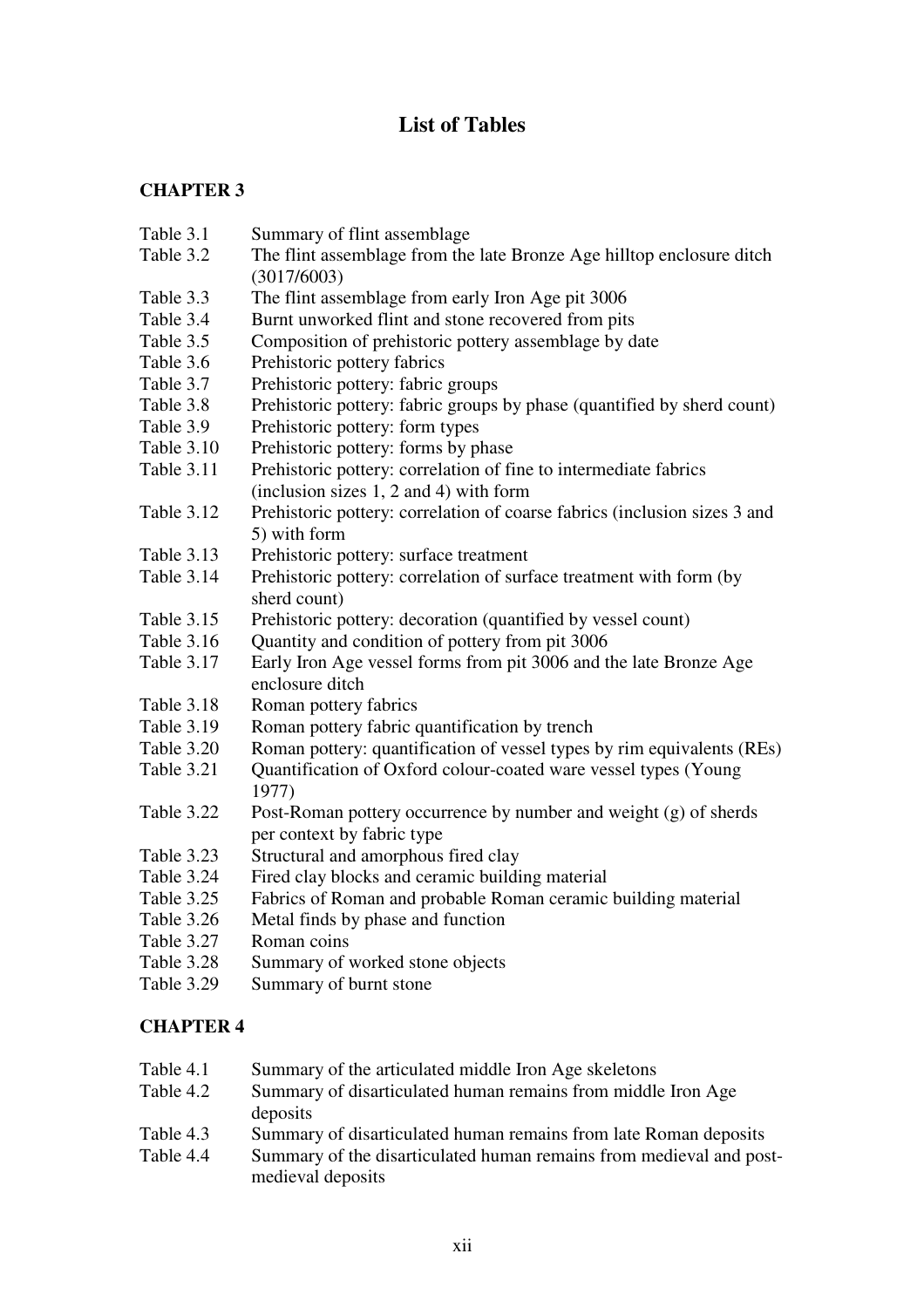| Table 4.5         | Distribution of animal bone between phases                                                                                                                                                                                                                          |
|-------------------|---------------------------------------------------------------------------------------------------------------------------------------------------------------------------------------------------------------------------------------------------------------------|
| Table 4.6         | Condition of the animal bone assemblage                                                                                                                                                                                                                             |
| Table 4.7         | Frequency of gnawing, burning and recent breaks in bone fragments of                                                                                                                                                                                                |
|                   | each phase                                                                                                                                                                                                                                                          |
| Table 4.8         | Wild small mammals and microfauna                                                                                                                                                                                                                                   |
| Table 4.9         | Number of measured bones                                                                                                                                                                                                                                            |
| Table 4.10        | Withers height calculations                                                                                                                                                                                                                                         |
| Table 4.11        | Late Bronze Age element representation (number of fragments).                                                                                                                                                                                                       |
|                   | Minimum number of elements in brackets                                                                                                                                                                                                                              |
| Table 4.12        | Minimum number of elements and minimum number of individuals<br>(MNI) for cattle sheep (including sheep/goat) and pig in pit 3006.<br>Calculated using bone zone, epiphyseal fusion and tooth attrition data.<br>Numbers in brackets include large mammal fragments |
| <b>Table 4.13</b> | Number of butchered fragments in pit 3006                                                                                                                                                                                                                           |
| Table 4.14        | Element distribution for early Iron Age domestic mammal assemblage                                                                                                                                                                                                  |
|                   | excluding those from pit 3006 (number of fragments)                                                                                                                                                                                                                 |
| Table 4.15        | Element distribution for the middle Iron Age assemblage excluding                                                                                                                                                                                                   |
|                   | fish (number of fragments)                                                                                                                                                                                                                                          |
| <b>Table 4.16</b> | Early Roman element distribution (number of fragments)                                                                                                                                                                                                              |
| Table 4.17        | Late Roman element distribution (number of fragments)                                                                                                                                                                                                               |
| Table 4.18        | Mammal and bird bone from late Roman midden 2017 (number of                                                                                                                                                                                                         |
|                   | fragments)                                                                                                                                                                                                                                                          |
| Table 4.19        | Mammal, bird and microfauna remains from late Roman fills of the<br>hillfort ditch                                                                                                                                                                                  |
| Table 4.20        | Comparison of material from late Roman midden (2017) and late                                                                                                                                                                                                       |
|                   | Roman hillfort ditch deposits                                                                                                                                                                                                                                       |
| Table 4.21        | Element distribution from late Roman pit 4009 (number of fragments)                                                                                                                                                                                                 |
| Table 4.22        | Element distribution from late Roman pit 3067 (number of fragments)                                                                                                                                                                                                 |
| Table 4.23        | Element representation from broadly Romano-British deposits (number<br>of fragments)                                                                                                                                                                                |
| Table 4.24        | Roman to medieval element representation (number of fragments)                                                                                                                                                                                                      |
| Table 4.25        | Medieval element representation (number of fragments)                                                                                                                                                                                                               |
| Table 4.26        | Post-medieval animal bone assemblage (number of fragments)                                                                                                                                                                                                          |
| Table 4.27        | Sheep/goat age-at-death from mandibular tooth wear, numbers of<br>mandibles                                                                                                                                                                                         |
| Table 4.28        | Cattle age-at-death from mandibular tooth wear, numbers of mandibles                                                                                                                                                                                                |
| Table 4.29        | Pig age-at-death from mandibular tooth wear, numbers of mandibles                                                                                                                                                                                                   |
| Table 4.30        | Sex of pigs                                                                                                                                                                                                                                                         |
| Table 4.31        | Bone fusion data for dog elements                                                                                                                                                                                                                                   |
| Table 4.32        | Bone measurement data following von den Driesch (1976).                                                                                                                                                                                                             |
|                   | Measurements marked * are from slightly abraded bones                                                                                                                                                                                                               |
| Table 4.33        | Frequency of cattle sheep and pig bones as a percentage of their sum                                                                                                                                                                                                |
|                   | for each phase. Calculated using MNI (minimum number of                                                                                                                                                                                                             |
|                   | individuals) and NISP (number of identified specimens)                                                                                                                                                                                                              |
| Table 4.34        | Oyster shell                                                                                                                                                                                                                                                        |
| Table 4.35        | Snails from late Bronze Age enclosure ditch 3017. Key to habitats: W:                                                                                                                                                                                               |
|                   | woodland; O: open country; I: intermediate; B: burrowing. Abundance                                                                                                                                                                                                 |
|                   | of C. Acicula shown as +: present; ++: common                                                                                                                                                                                                                       |
| Table 4.36        | Snails from late Bronze Age enclosure ditch 6003. Key to habitats as<br>Table 4.35                                                                                                                                                                                  |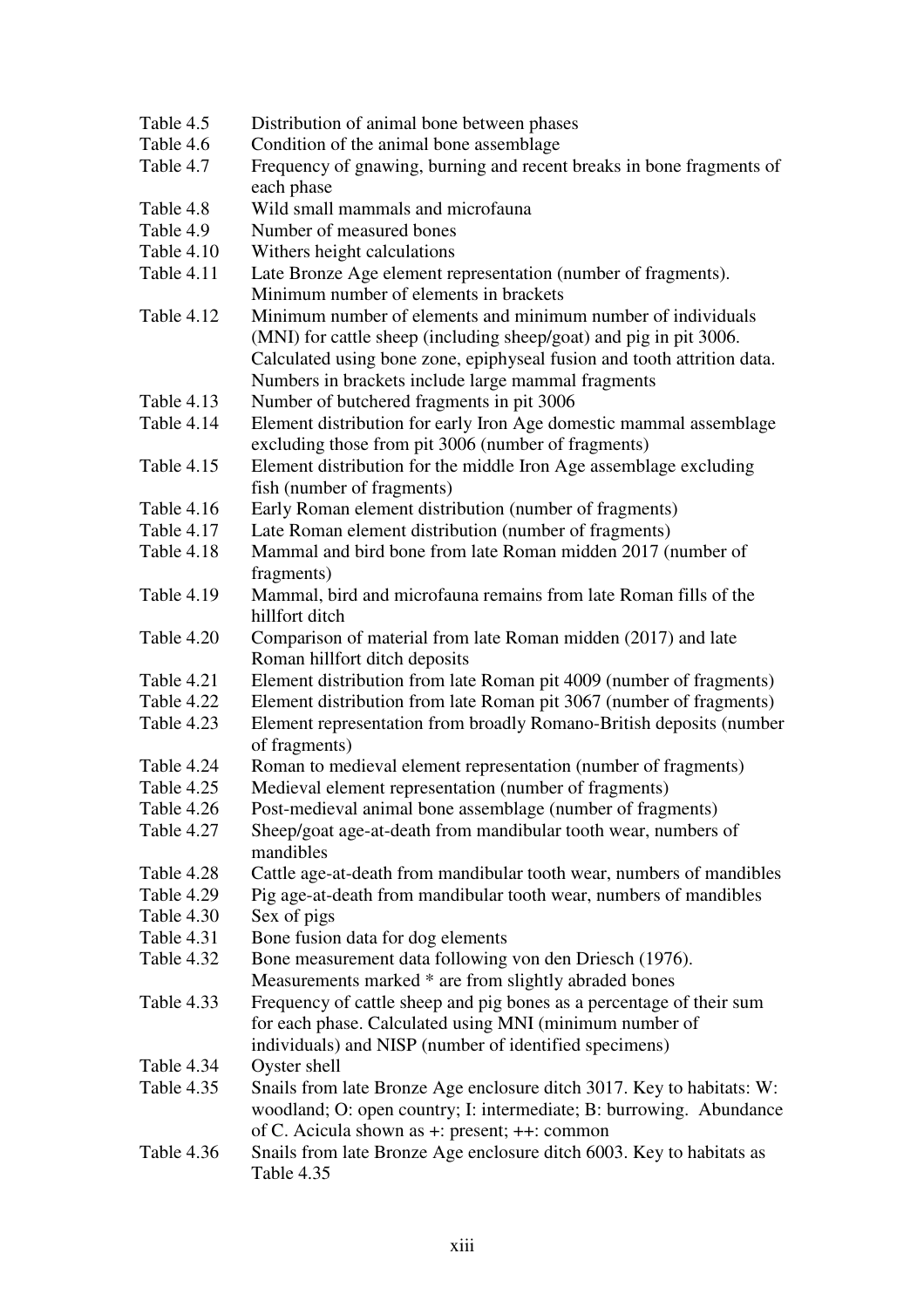| Table 4.37 | Snails from the hillfort ditch. Key to habitats as Table 4.35.<br>ER: late Iron Age/early Roman; LR: late Roman; PM: post-medieval |
|------------|------------------------------------------------------------------------------------------------------------------------------------|
| Table 4.38 | Pit samples from Castle Hill (Trenches 3, 4 and 6)                                                                                 |
| Table 4.39 | Charred plant remains from prehistoric and medieval features in                                                                    |
|            | Trenches 3, 4 and 6                                                                                                                |
| Table 4.40 | The relative proportion of charred plant remains from late Bronze Age<br>- middle Iron Age deposits in Trench 6                    |
| Table 4.41 | Pollen assessment. +++ abundant, ++ common, +present, - nil                                                                        |
| Table 4.42 | Phytolith assessment. $+++$ abundant, $++$ common, $+$ present, $-$ nil                                                            |
| Table 4.43 | Radiocarbon determinations                                                                                                         |

Table 5.1 Catalogue of Iron Age pits from Trench 15

## **CHAPTER 6**

| Table 6.1  | Composition of the Prehistoric pottery assemblage by date                 |
|------------|---------------------------------------------------------------------------|
| Table 6.2  | Prehistoric pottery fabrics                                               |
| Table 6.3  | Prehistoric pottery: fabric groups by % of assemblage                     |
| Table 6.4  | Prehistoric pottery: fabric groups by phase (quantified by sherd count)   |
| Table 6.5  | Prehistoric pottery form types                                            |
| Table 6.6  | Prehistoric pottery: correlation of fine to intermediate fabrics          |
|            | (inclusion sizes $1, 2$ and $4$ ) with form                               |
| Table 6.7  | Prehistoric pottery: correlation of coarse fabrics (inclusion sizes 3 and |
|            | 5) with form                                                              |
| Table 6.8  | Surface treatment of prehistoric pottery                                  |
| Table 6.9  | Prehistoric pottery: correlation of surface treatment to form.            |
|            | Quantification by sherd count                                             |
| Table 6.10 | Prehistoric pottery decoration                                            |
| Table 6.11 | Prehistoric pottery from the midden in Trench 14                          |
| Table 6.12 | Catalogue of prehistoric pottery illustrated in Figs 6.1-6.6              |
| Table 6.13 | Quantification of Roman pottery fabrics                                   |
| Table 6.14 | Summary of the struck flint assemblage                                    |
| Table 6.15 | Summary of stone objects                                                  |
| Table 6.16 | Summary of burnt stone                                                    |
| Table 6.17 | Catalogue of Roman coins                                                  |
| Table 6.18 | Summary of the glass assemblage                                           |

| Table 7.1 | Catalogue of human remains                                           |
|-----------|----------------------------------------------------------------------|
| Table 7.2 | Distribution of animal bone between phases. * small proportion of    |
|           | fragments probably dating to phase included                          |
| Table 7.3 | Condition of the animal bone assemblage. * small proportion of       |
|           | fragments probably dating to phase included                          |
| Table 7.4 | Frequency of gnawing, burning and recent breaks in bone fragments of |
|           | each phase. * small proportion of fragments probably dating to phase |
|           | included                                                             |
| Table 7.5 | Wild small mammals and microfauna                                    |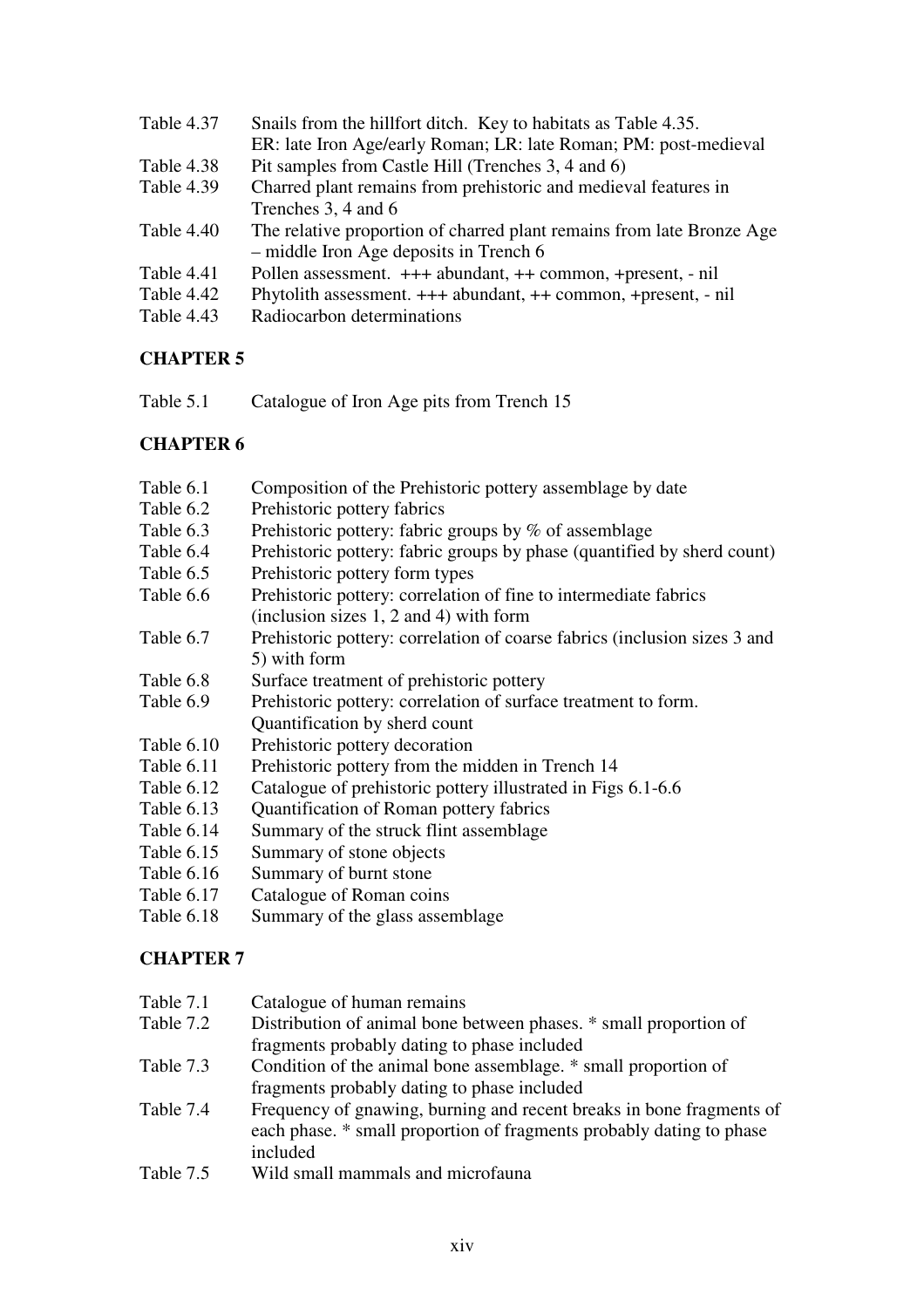| Table 7.6         | Number of measured bones.* small proportion of fragments probably                                                                        |
|-------------------|------------------------------------------------------------------------------------------------------------------------------------------|
|                   | dating to phase included                                                                                                                 |
| Table 7.7         | Late Bronze Age element representation. Trench 15 specimens are                                                                          |
|                   | probably late Bronze Age in date                                                                                                         |
| Table 7.8         | Early Iron Age element representation from Trench 14                                                                                     |
| Table 7.9         | Early Iron Age element representation from Trench 15                                                                                     |
| <b>Table 7.10</b> | Early Iron Age element representation from Trench 19                                                                                     |
| <b>Table 7.11</b> | Middle Iron Age element representation from Trench 13                                                                                    |
| Table 7.12        | Middle Iron Age element representation from Trench 15                                                                                    |
| <b>Table 7.13</b> | Middle Iron Age element representation from Trench 19                                                                                    |
| Table 7.14        | Iron Age element representation                                                                                                          |
| <b>Table 7.15</b> | Late Iron Age to early Roman element representation (Trench 15)                                                                          |
| <b>Table 7.16</b> | Roman element representation                                                                                                             |
| Table 7.17        | Post-medieval element representation                                                                                                     |
| Table 7.18        | Modern element representation                                                                                                            |
| Table 7.19        | Epiphyseal fusion of cattle bones                                                                                                        |
| Table 7.20        | Cattle age-at-death from mandibular tooth wear (numbers of                                                                               |
|                   | specimens)                                                                                                                               |
| <b>Table 7.21</b> | Epiphyseal fusion of sheep or goat bones                                                                                                 |
| Table 7.22        | Sheep or goat age-at-death from mandibular tooth wear (numbers of                                                                        |
|                   | specimens). *one element identified as sheep, ** two elements                                                                            |
|                   | identified as sheep, *** three elements identified as sheep. EIA<br>includes a >10 months old individual and a 3-20 month old individual |
|                   |                                                                                                                                          |
| Table 7.23        | from contexts probably dated to the EIA<br>Epiphyseal fusion of pig bones                                                                |
| Table 7.24        | Pig age-at-death from mandibular tooth wear (numbers of specimens)                                                                       |
| Table 7.25        | Animal bone from early Iron Age pits (number of fragments, listed by                                                                     |
|                   | cut number)                                                                                                                              |
| Table 7.26        | Animal bone from early Iron Age postholes (number of fragments,                                                                          |
|                   | listed by cut number)                                                                                                                    |
| Table 7.27        | Animal bone from early Iron Age gullies (number of fragments, listed                                                                     |
|                   | by group number)                                                                                                                         |
| Table 7.28        | Relative proportions of cattle, sheep or goat and pig in each trench and                                                                 |
|                   | phase. Calculated using MNI (minimum number of individuals) and                                                                          |
|                   | NISP (number of identified specimens). Phase totals also considered as                                                                   |
|                   | a proportion sum for phase                                                                                                               |
| <b>Table 7.29</b> | Cattle bone measurement data following von den Driesch (1976).                                                                           |
|                   | Measurements in mm. Withers height following Foch (1966)                                                                                 |
| Table 7.30        | Sheep and sheep or goat bone measurement data following von den                                                                          |
|                   | Driesch (1976). Measurements in mm. Withers heights following                                                                            |
|                   | <b>Tiechert</b> (1975)                                                                                                                   |
| Table 7.31        | Pig bone measurement data following von den Driesch (1976).                                                                              |
|                   | Measurements in mm                                                                                                                       |
| Table 7.32        | Horse bone measurement data following von den Driesch (1976).                                                                            |
|                   | Measurements in mm                                                                                                                       |
| Table 7.33        | Canid measurement data following von den Driesch (1976).                                                                                 |
|                   | Measurements in mm. Withers height following Clark (1995)                                                                                |
| Table 7.34        | Mallard bone measurement data following von den Driesch (1976). All                                                                      |
|                   | bones unphased. Measurements in mm                                                                                                       |
| Table 7.35        | Oyster shell                                                                                                                             |
|                   |                                                                                                                                          |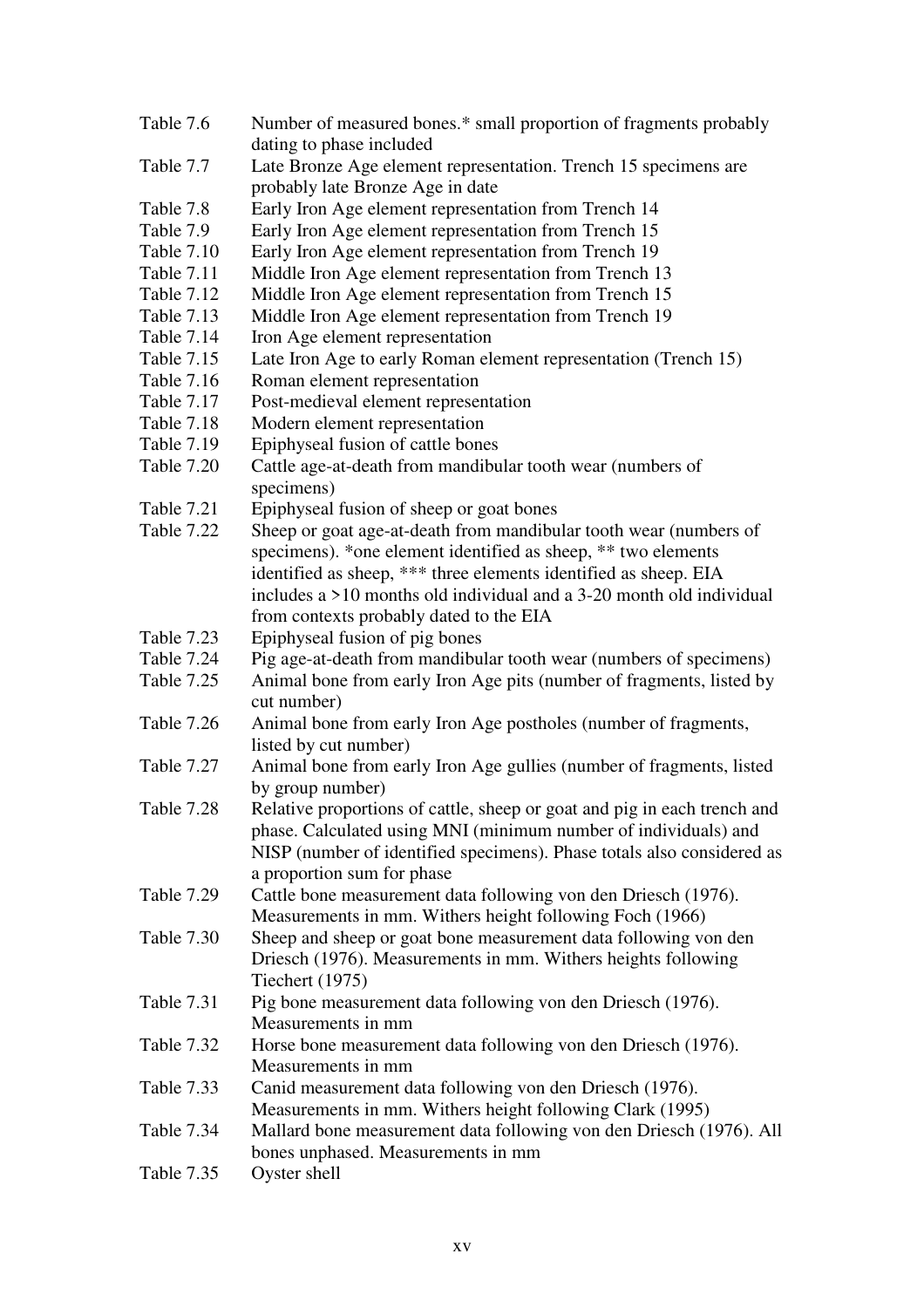| Table 7.36 | Pit samples by phase from Trench 15                                    |
|------------|------------------------------------------------------------------------|
| Table 7.37 | Charred plant remains from Trench 15                                   |
| Table 7.38 | The relative proportion of charred plant remains from early Iron Age – |
|            | middle Iron Age deposits in Trench 15                                  |
| Table 7.39 | Percentage phytolith counts from Trench 14, section 2, Wittenham.      |
|            | Crosses denote the presence of morphotypes but counts yielded          |
|            | insufficient number for reliable percentage calculations               |
| Table 7.40 | Radiocarbon determinations for Trenches 13 and 14                      |

| Table 9.1         | Composition of Prehistoric pottery assemblage by date                                                                                                                                                                            |
|-------------------|----------------------------------------------------------------------------------------------------------------------------------------------------------------------------------------------------------------------------------|
| Table 9.2         | Prehistoric pottery fabrics                                                                                                                                                                                                      |
| Table 9.3         | Prehistoric pottery: fabric groups                                                                                                                                                                                               |
| Table 9.4         | Prehistoric pottery: fabric groups by phase (quantified by sherd count)                                                                                                                                                          |
| Table 9.5         | Prehistoric pottery form types (excluding Neolithic vessels)                                                                                                                                                                     |
| Table 9.6         | Prehistoric pottery: correlation of fine to intermediate fabrics                                                                                                                                                                 |
|                   | (inclusion sizes $1, 2$ and $4$ ) with form                                                                                                                                                                                      |
| Table 9.7         | Surface treatment of prehistoric pottery                                                                                                                                                                                         |
| Table 9.8         | Prehistoric pottery decoration (quantified by vessel count)                                                                                                                                                                      |
| Table 9.9         | Quantification of Roman pottery fabrics                                                                                                                                                                                          |
| Table 9.10        | Hill Farm: quantification of fired clay forms                                                                                                                                                                                    |
| Table 9.11        | Northmoor Trust: quantification of fired clay forms                                                                                                                                                                              |
| Table 9.12        | Summary of the struck flint assemblage                                                                                                                                                                                           |
| Table 9.13        | The struck flint assemblage from Neolithic pit 135                                                                                                                                                                               |
| Table 9.14        | Summary of stone objects                                                                                                                                                                                                         |
| Table 9.15        | Summary of burnt stone                                                                                                                                                                                                           |
| Table 9.16        | Quantification of the stone assemblage by phase and by feature                                                                                                                                                                   |
| π 11 Ω 1 <i>π</i> | $\bigcap$ . The set of the set of the set of the set of the set of the set of the set of the set of the set of the set of the set of the set of the set of the set of the set of the set of the set of the set of the set of the |

- Table 9.17 Quantification of the stone assemblage by feature type<br>Table 9.18 Catalogue of stone objects
- Table 9.18 Catalogue of stone objects<br>Table 9.19 Quantification of the slag
- Quantification of the slag

| Catalogue of human remains                                                         |
|------------------------------------------------------------------------------------|
| Distribution of animal bone by phase and trench (Number of                         |
| fragments)                                                                         |
| Condition of the animal bone assemblage                                            |
| Condition of the middle Iron Age animal bone assemblage compared                   |
| by context type                                                                    |
| Frequency of gnawing, burning and recent breaks in bone fragments of<br>each phase |
| Taxa identified in hand collected assemblage grouped by period                     |
| (Number of fragments). Possible middle Iron Age grouped with                       |
| Middle Iron Age and possible Roman grouped with Roman. Possible                    |
| cattle grouped with cattle and possible pig grouped with pig                       |
| Bone measurement data following von den Driesch (1976).                            |
| Measurements marked * are from slightly abraded bones                              |
| Age-at-death from mandibular tooth wear calculated following                       |
| Halstead (1985) and Silver (1969). The estimated age range for teeth               |
|                                                                                    |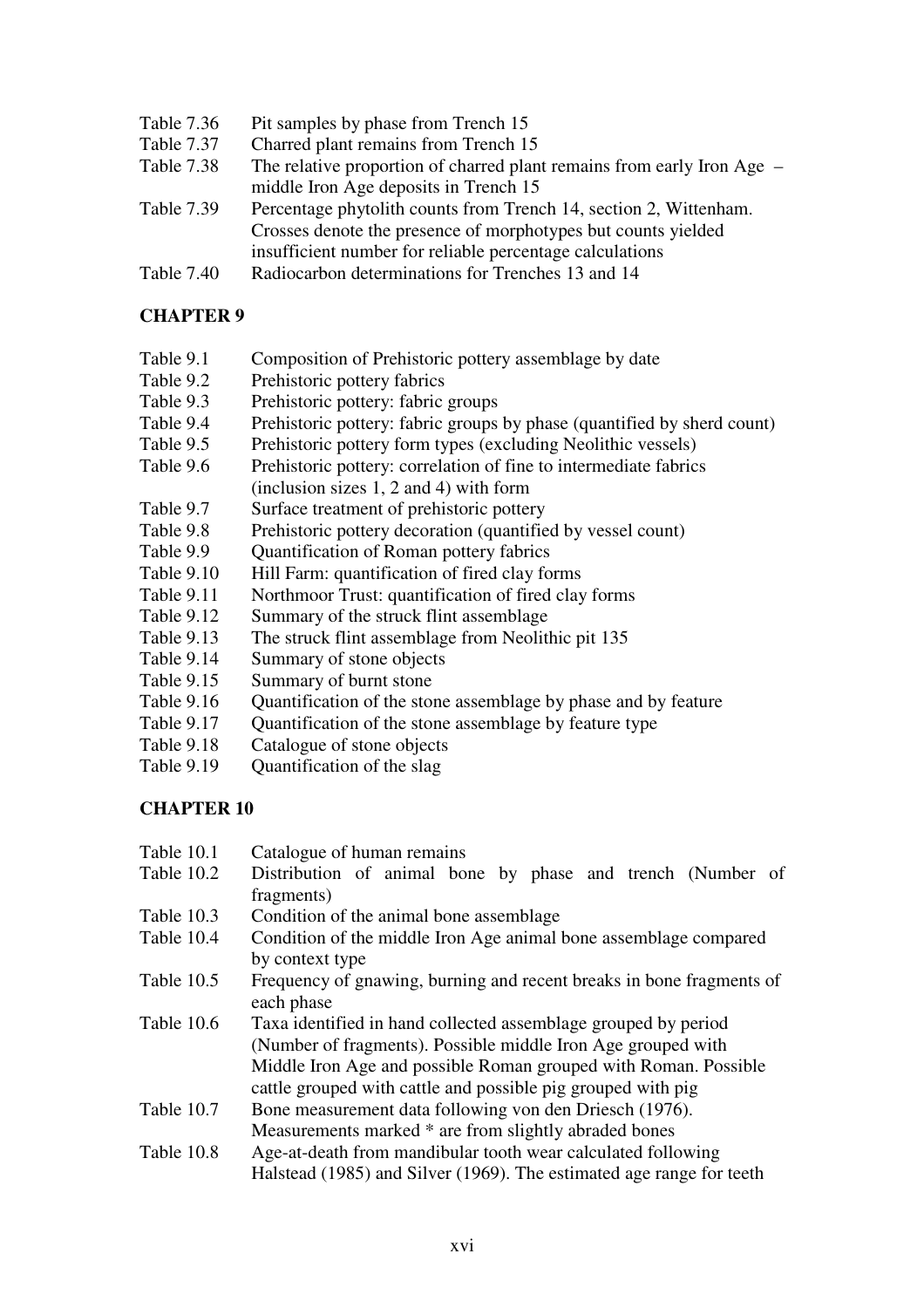|                    | identified as first or second molar includes that stage of attrition on<br>either tooth. $UN =$ unerupted |
|--------------------|-----------------------------------------------------------------------------------------------------------|
| Table 10.9         | Summary of age at death data from cattle tooth attrition                                                  |
| <b>Table 10.10</b> | Summary of age at death data from pig tooth attrition                                                     |
| Table 10.11        | Summary of age at death data from sheep or goat tooth attrition                                           |
| Table 10.12        | Cattle bone fusion. Fusion ages follow Silver (1969)                                                      |
| Table 10.13        | Sheep or goat bone fusion. Fusion ages follow Silver's (1969) ages for                                    |
|                    | sheep                                                                                                     |
| Table 10.14        | Pig bone fusion. Fusion ages follow Silver (1969)                                                         |
| Table 10.15        | Horse bone fusion. Fusion ages follow Silver (1969)                                                       |
| Table 10.16        | Dog bone fusion. Fusion ages follow Silver (1969)                                                         |
| Table 10.17        | Animal bone from middle Iron Age postholes.                                                               |
| <b>Table 10.18</b> | Animal bone from Middle Iron Age ring gullies                                                             |
| Table 10.19        | Animal bone from middle Iron Age pits (numbers of fragments)                                              |
| <b>Table 10.20</b> | Animal bone from middle Iron Age pits containing less than 40                                             |
|                    | fragments                                                                                                 |
| Table 10.21        | Animal bone from middle Iron Age pit 769                                                                  |
| Table 10.22        | Charred plant remains from early and middle Iron Age pit deposits at                                      |
|                    | Hill Farm                                                                                                 |
| Table 10.23        | Charcoal results from Hill Farm                                                                           |
| Table 10.24        | Radiocarbon dates from deposits at Hill Farm                                                              |

Table 11.1 Summary of evidence for rampart construction at Castle Hill and the Berkshire Downs hillforts

#### **CHAPTER 12**

- Table 12.1 Quantification of the prehistoric pottery by period and context
- Table 12.2 Prehistoric pottery fabric description
- Table 12.3 Roman pottery summary dating table giving number and weight of sherds by context
- Table 12.4 Numbers and weight of potsherds by ware type
- Table 12.5 Saxon and Medieval pottery by number and weight of sherds per context by fabric type
- Table 12.6 Roman coin
- Table 12.7 Provenance and quantification of animal bone assemblage
- Table 12.8 Condition of animal bone assemblage
- Table 12.9 Post-mortem modification
- Table 12.10 Frequency of species (number of fragments)
- Table 12.11 Evidence for age-at-death in the fauna assemblage
- Table 12.12 Metric data. Following von den Driesch (1976). Measurements in mm
- Table 12.13 Summary of the palaeo-environmental remains
- Table 12.14 The charred plant remains

#### **CHAPTER 13**

Table 13.1 Summary catalogue of the pottery assemblage from Trench 16, Little Wittenham Manor